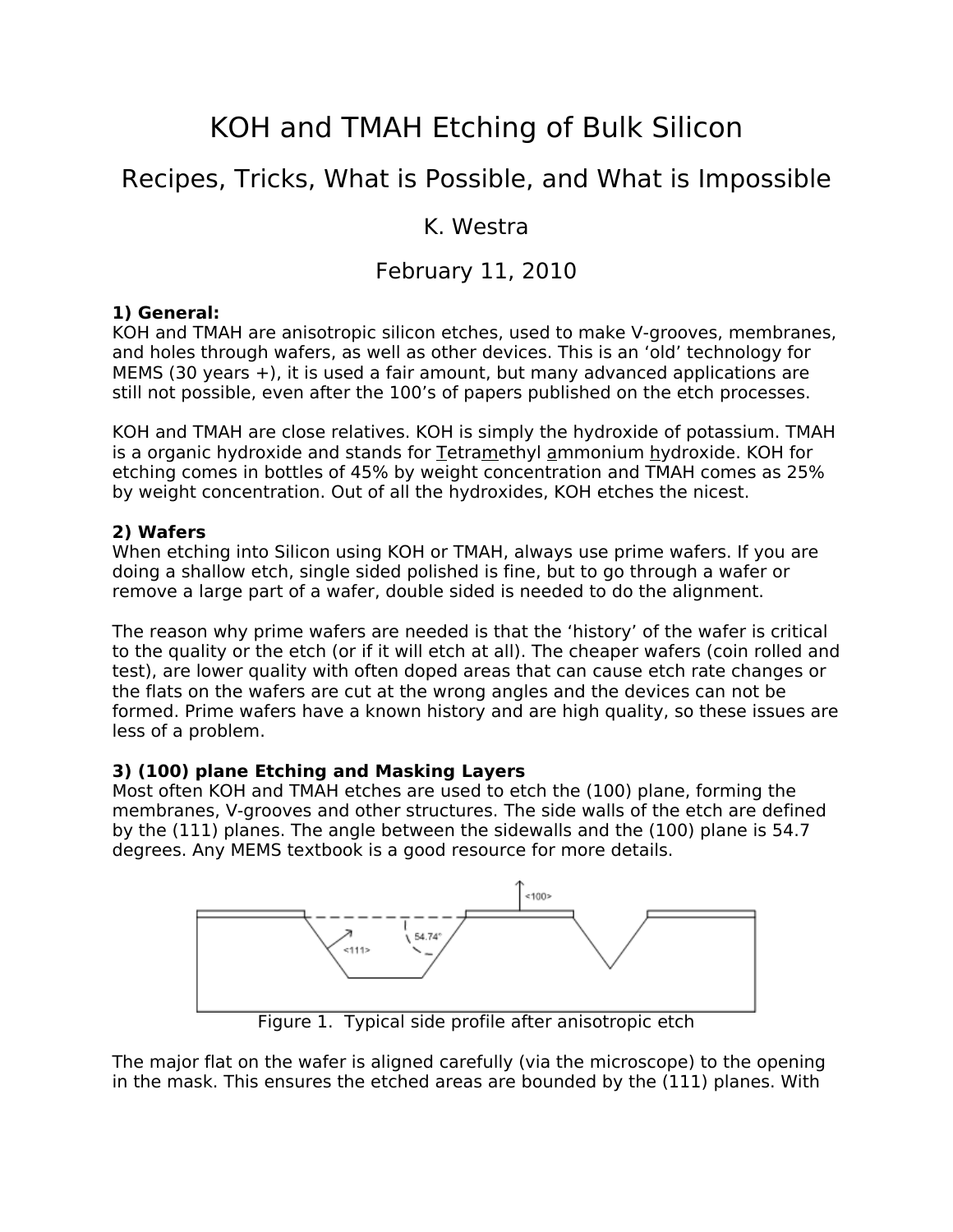care you can align to  $\sim$  0.2 degrees and the specification on the wafers is that the major flat is with in 0.5 degrees of the (111) planes.

Keep in mind that KOH and TMAH will etch any exposed silicon. A masking layer may need to be applied to the backside of the wafer or a carrier used that will protect the backside.

a) Shallow KOH etch:

- Etch solution is 32% KOH by weight
- Heat to 95 degrees C with stir bar slowly stirring
- Add wafer to be etched
- Etch rate  $\sim$ 1.0um/min
- Masking layers:  $SiO<sub>2</sub>$  (thermal) or  $SiN<sub>x</sub>$
- KOH etches  $SiO<sub>2</sub>$ , mask will only last for  $\lt$ 50um deep Si etch
- $SiO<sub>2</sub>$  masking layer can be removed with BOE (buffered oxide etch)

b) Deep KOH etch

- $\sin x$  mask will survive etch a deeper etch (through wafer 50um)
- $\sin x$  masking layer can be removed by dry etch (fast) or by a long soak in BOE (>8hrs)

c) TMAH etch (shallow or deep)

- Use 25% TMAH (no dilution)
- Heat to 95 degrees C
- Wafers must be BOE dipped for 30 seconds to remove native oxide in opened areas (TMAH will NOT etch  $SiO<sub>2</sub>$ , even nanometers of native oxide)
- Etch rate:  $\sim$  0.6um/min
- Mask:  $SiO<sub>2</sub>$  (Thermal)

#### **4) Smoothness of (100) surface**

The normal surface after a KOH etch often looks like an orange peel. A TMAH etched surface can not only have the orange peal surface, but can also have pyramids left. These are areas that did not etch due to either local masking by dirt, or  $SiO<sub>2</sub>$  that wasn't removed or that is found within the wafer.

To smoothen the (100) surface, there are a number of 'tricks' that can be used:

- 1. Add IPA to the solution. Ensure that a layer of IPA remains on top of the KOH or TMAH solution during the entire etch. The etch rate of KOH and TMAH will drop significantly.
- 2. Tilt the wafers to make it easier for the hydrogen bubbles to come off the surface (this is a cause of the roughness)
- 3. Add a surfactant. There are recent papers that gives the best surfactants for KOH and TMAH. The papers are in the journal "Sensors and Actuators A", as well as the latest work in this field

#### **5) (111) to (100) ratio …. The Undercut**

The ratio of (100)/(111) etch rates vary in the literature from 20:1 to 200:1. In my experience, 25:1 to 35:1 are realistic. This ratio describes the undercutting of the